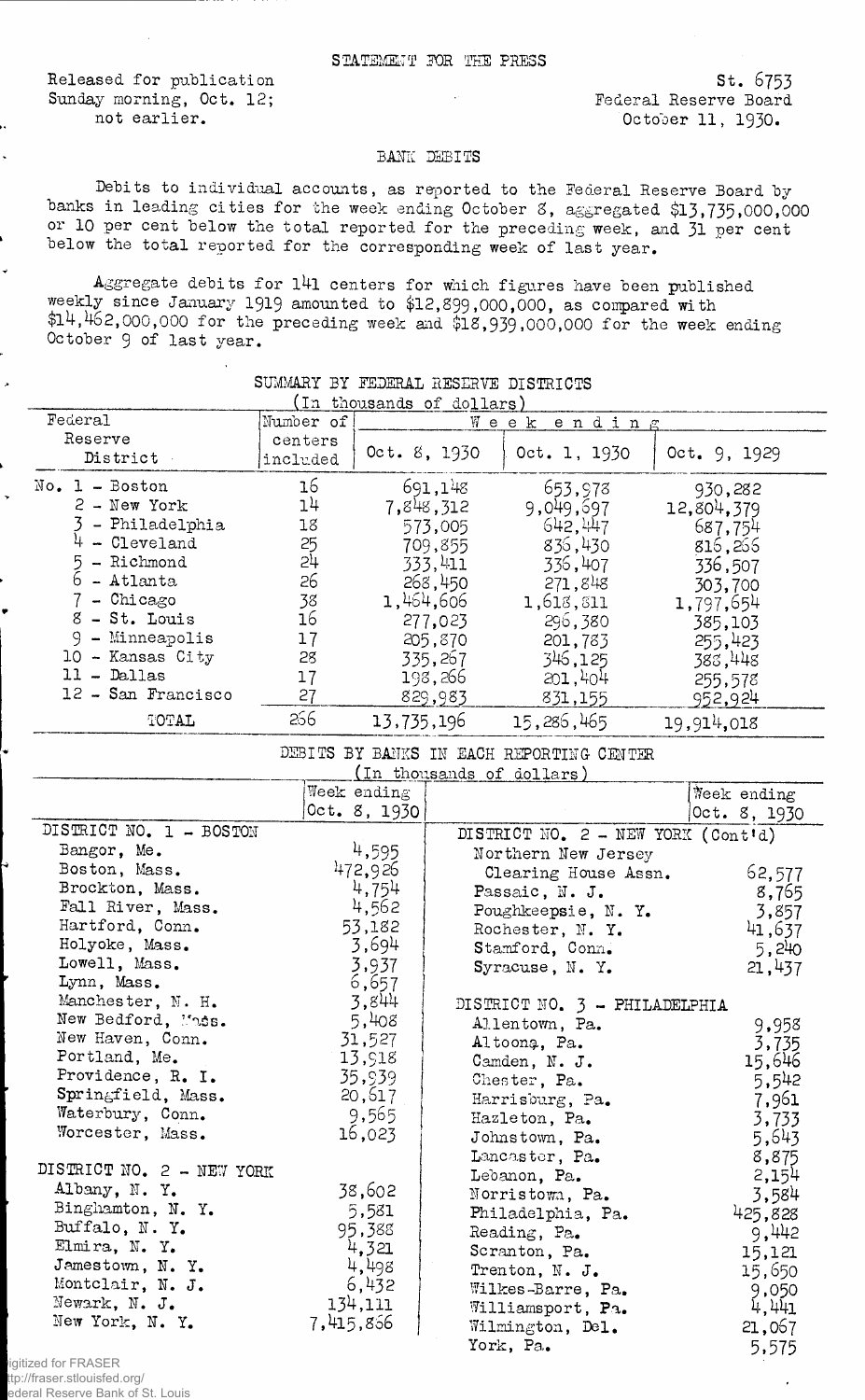DEBITS BY BANKS IN FACH REPORTING CENTER

 $\overline{\phantom{a}}$ 

 $\ddot{\phantom{0}}$ 

ļ

¥

.

 $\bar{\phantom{a}}$ 

þ.  $\ddot{\phantom{1}}$ 

|                            | (In thousands of dollars) | St. 5753a                         |                     |
|----------------------------|---------------------------|-----------------------------------|---------------------|
|                            | Week ending               |                                   | Week ending         |
|                            | [0pt, 8, 1930]            |                                   | $0$ ct. $8, 19$ 30. |
| DISTRICT NO. 4 - CLEVELAND |                           | DISTRICT NO. 6 - ATLANTA (Cont'd) |                     |
| Akron, Ohio                | 22,953                    | Fiberton, Ga.                     | 276                 |
| Butler, Pa.                | 3,368                     | Hattiesburg, Miss.                | 1,582               |
| Canton, Ohio               | 8,593                     | Jackson, Miss.                    | 6,224               |
| Cincinnati, Ohio           | 81,964                    | Jacksonville, Fla.                | 16,325              |
| Cleveland, Ohio            | 190,475                   | Knoxville, Tenn.                  | 7,576               |
| Columbus, Ohio             | 47,241                    | Macon, Ga.                        | 5,057               |
| Dayton, Ohio               | 21,100                    | Meridian, Miss.                   | 3,090               |
| Erie, Pa.                  | 3,851                     | Miami, Fla.                       | 4,955               |
| Franklin, Pa.              | 1,236                     | Mobile, Ala.                      | 9,230               |
| Greensburg, Pa.            | 4,287                     | Montgomery, Ala.                  | 8,541               |
| Hamilton, Ohio             | 2,673                     | Nashville, Tenn.                  | 22,985              |
| Homestead, Pa.             | 1,292                     | Newnan, Ga.                       | 551                 |
| Lexington, Ky.             | 4,837                     | New Orleans, La.                  | 75,148              |
| Lima, Ohio                 | 3,015                     | Pensacola, Fla.                   | 1,496               |
| Lorain, Ohio               | 1,313                     | Savannah, Ga.                     | 10,079              |
|                            | 2,300                     | Tampa, Fla.                       | 5,743               |
| Middletown, Ohio           | 4,054                     | Valdosta, Ga.                     | 924                 |
| Oil City, Pa.              |                           | Vicksburg, Miss.                  | $1,20$ g            |
| Pittsburgh, Pa.            | 217,552                   |                                   |                     |
| Springfield, Ohio          | 4,583                     | DISTRICT NO. 7 - CHICAGO          |                     |
| Steubenville, Ohio         | 1,938                     |                                   | 869                 |
| Toledo, Ohio               | 44,855                    | Adrian, Mich.                     | 3,405               |
| Warren, Ohio               | 2,771                     | Aurora, Ill.                      |                     |
| Wheeling, W. Va.           | 9,482                     | Battle Creek, Mich.               | 4,843               |
| Youngstown, Ohio           | 16,278                    | Bay City, Mich.                   | 3,349               |
| Zanesville, Ohio           | 2,834                     | Bloomington, Ill.                 | 3,357               |
|                            |                           | Cedar Rapids, Ia.                 | 11,556              |
| DISTRICT NO. 5 - RICHMOND  |                           | Champaign-Urbana, Ill.            | 3,582               |
| Asheville, N. C.           | 5,630                     | Chicago, Ill.                     | 947,448             |
| Baltimore, Md.             | 108,219                   | Danville, Ill.                    | 2,371               |
| Charleston, S. C.          | 5,831                     | Davenport, Ia.                    | 12,713              |
| Charleston, W. Va.         | 9,052                     | Decatur, Ill.                     | 4,219               |
| Charlotte, N.C.            | 10,834                    | Des Moines, Iowa                  | 21,504              |
| Columbia, S. C.            | 6,246                     | Detroit, Mich.                    | 138,741             |
| Danville, Va.              | 1,976                     | Dubuque, Iowa                     | 3,467               |
| Cumberland, Md.            | 2,112                     | Flint, Mich.                      | 7,883               |
| Durham, $N. C.$            | 6,033                     | Fort Wayne, Ind.                  | 10,790              |
| Greensboro, N. C.          | 4,831                     | Gary, Ind.                        | 4,170               |
| Greenville, S. C.          | 4,140                     | Grand Rapids, Mich.               | 16,009              |
| Hagerstown, Md.            | 2,437                     | Green Bay, Wis.                   | 3,674               |
| Huntington, W. Va.         | 4,513                     | Hammond, Ind.                     | 3,844               |
| Lynchburg, Va.             | 5,745                     | Indianapolis, Ind.                | 38,616              |
| Newport News, Va.          | 2,574                     | Jackson, Mich.                    | 7,748               |
| Norfolk, Va.               | 13,136                    | Kalamazoo, Mich.                  | 5,537               |
| Portsmouth, Va.            | 973                       | Lansing, Mich.                    | 6,975               |
| Raleigh, N.C.              | 7,246                     | Mason City, Iowa                  | 2,400               |
| Richmond, Va.              | 37,047                    | Milwaukee, Wis.                   | 69,062              |
| Roanoke, Va.               | 7,007                     | Moline, Ill.                      | 2,726               |
| Spartanburg, S. C.         | 3,362                     | Muscatine, Ia.                    | 1,590               |
| Washington, D. C.          | 70,338                    | Oshkosh, Wis.                     | 3,117               |
| Wilmington, N. C.          | 3,426                     | Peoria, Ill.                      | 12,297              |
| Winston-Salem, N. C.       | 9,643                     | Rockford, Ill.                    | 5,837               |
|                            |                           | Saginaw, Mich.                    | 4,888               |
| DISTRICT NO. 6 - ATLANTA   |                           | Sheboygan, Wis.                   | 3,175               |
| Albany, Ga.                | 1,078                     | Sioux City, Iowa                  | 13,118              |
| Atlanta, Ga.               | 35,880                    | South Bend, Ind.                  | 11,743              |
|                            | 5,729                     | Springfield, Ill.                 | 7,784               |
| Augusta, Ga.               | 29,360                    | Terre Haute, Ind.                 | 4,490               |
| Birmingham, Ala.           |                           |                                   | 4,709               |
| Brunswick, Ga.             | 667                       | Waterloo, Iowa                    |                     |
| Chattanooga, Tenn.         | 10,165                    |                                   |                     |
| Columbus, Ga.              | 3,741                     |                                   |                     |
| Dothan, Ala.               | 740                       |                                   |                     |